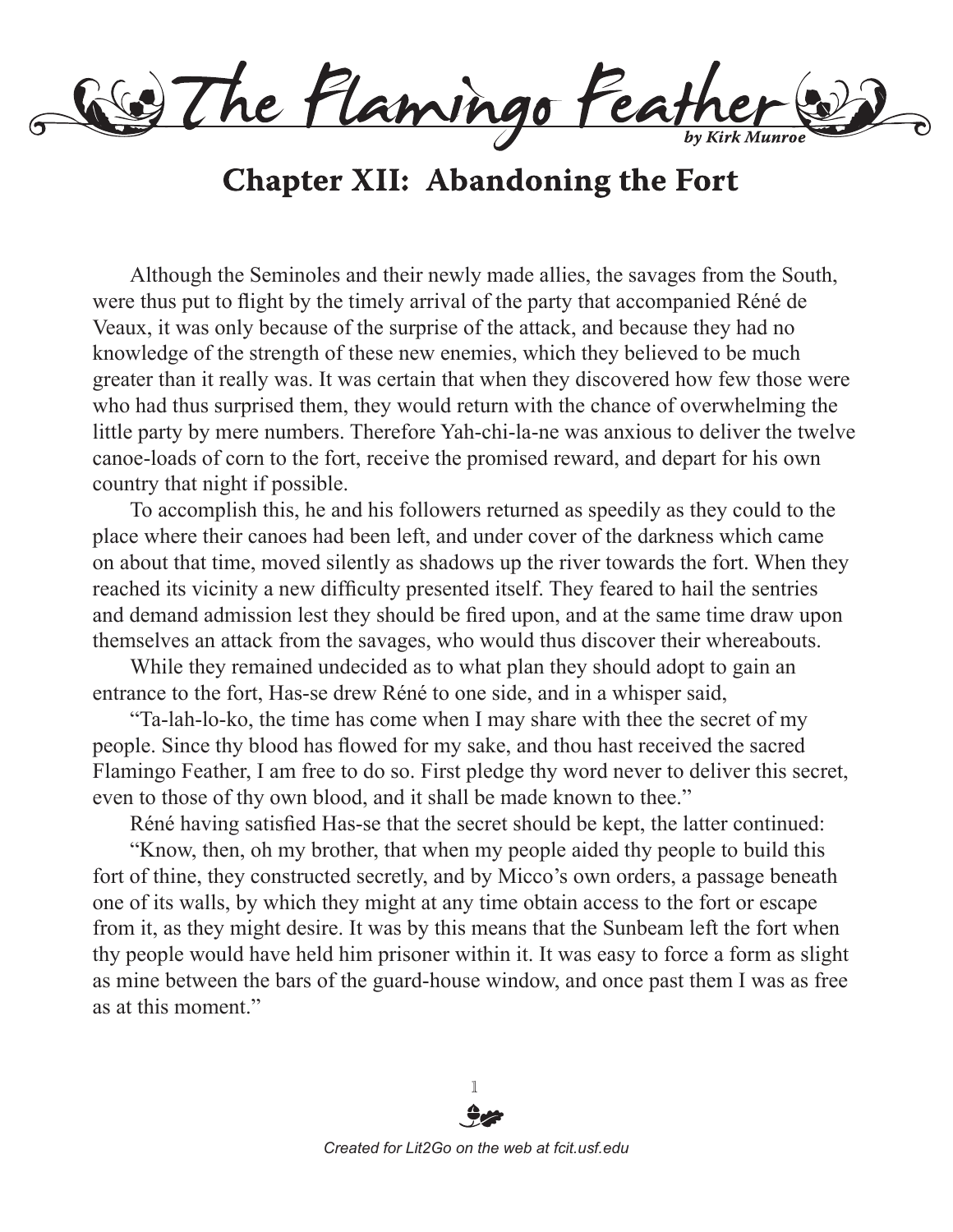Réné was greatly surprised at this disclosure of the weakness of the fort, and not a little troubled to learn of it. He asked Has-se if the existence of the passage were known to all of his people.

"No," said Has-se; "to not more than a score of them is the secret known, and they are bound to preserve it as they would their lives. Thou art the first besides them to whom it has been disclosed."

"Well," said Réné, "so long as the passage thou namest exists, we may as well make a use of it. Do thou show it to me, and I will enter the fort by means of it. Then will I seek my uncle and inform him of what has taken place. Thou and the rest shall wait at the water gate, and there deliver the provisions and receive the reward. After that thou and they are free to return to the land of the Alachuas; but, oh, Has-se!" he added, with a burst of sincere affection, "it grieves me sorely to part from thee, for thou art become to me dearer than a brother!"

Then the two returned to Yah-chi-la-ne, who had been somewhat troubled and aggrieved by their long whisperings, which he was not invited to join. He was much relieved when Has-se told him that Réné had discovered a safe way of communicating with his people, and readily gave his permission for the two to depart together in a canoe, promising at the same time to await patiently Has-se's return.

With the utmost caution the two boys approached the fort at a point where its walls extended close to the river's edge. Here, beneath a tangle of wild-grape vines, Has'se removed a great piece of bark that closely resembled the surrounding soil, and disclosing an opening so narrow that but one man at a time might pass it. Leading the way into the passage, that extended underground directly back from the river, he was closely followed by Réné, and the two groped their way slowly through the intense blackness. It seemed to the white lad that they must have gone a mile before they came to the end, though in reality it was but about a hundred yards.

At length Has-se stopped, raised a second slab of bark that rested above his head, and whispered that they were now directly beneath the house of the commandant, which was built on stone piers that lifted it nearly two feet above the ground.

Has-se then lay down in the narrow passage, while Réné crawled over his body, until he was directly beneath the opening. Then giving Has-se's hand a warm squeeze with his own, he raised himself to the surface, leaving the Indian lad to make his way back to those who awaited him outside.

Upon gaining the fresh air once more, Réné found himself, even as Has-se had said he would, beneath a house, and in fact struck his head smartly against one of its timbers before he realized how shallow was the space between it and the ground. Unmindful



 $\mathcal{D}$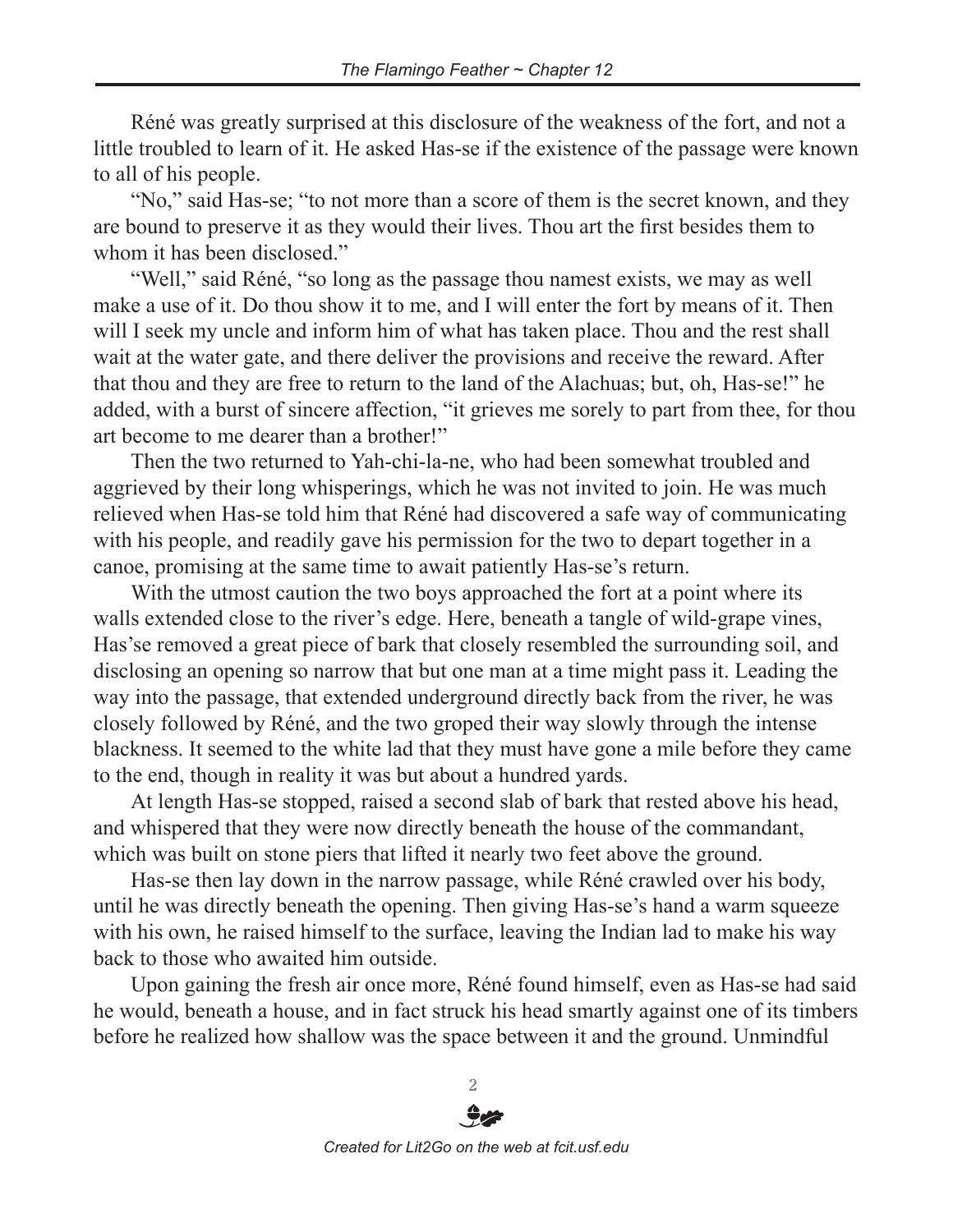of the pain of the blow in his excitement, he replaced the slab of bark over the mouth of the tunnel, and crawled on his hands and knees from beneath the building, which, as soon as he passed beyond it, he recognized as that occupied by his uncle Laudonniere.

A profound silence reigned throughout the great enclosure, nor was any light to be seen save a faint gleam that found its way through a crevice in one of the lower window-shutters of the building in front of which Réné stood. He was surprised not to meet the sentry who used formerly to pace always before the dwelling of the commandant; for he knew nothing of the mutiny, nor that all save the sentinels at the gates had been withdrawn. After listening for a moment, and hearing nothing, he made his way to the window from which came the ray of light, and tapped gently upon its shutter. He was compelled to repeat the noise several times before it attracted attention from within. At last he heard the well-known voice of his old tutor, Le Moyne, the artist, who called out,

"What ho, without! Who goes there?"

Making no answer, Réné tapped again. This caused the light to be extinguished and one leaf of the shutter to be cautiously opened, while Le Moyne asked, in a nervous voice,

"Who is here, and what is thy business with me at this hour?"

"Sh!" replied Réné, in a whisper. "It is I, Réné de Veaux. Ask me nothing, but admit me, that I may instantly communicate with my uncle the commandant. I have tidings of the utmost importance for him alone."

Le Moyne had at once recognized the voice of his beloved and long-lost pupil, and with hands trembling with eager excitement, he hastened to throw wide open the shutter and assist him to enter by the window. When he had got him safely inside he embraced the lad fervently, and kissed him on both cheeks. Then he said, "Thy uncle has been ill and is still weak; but if thy business is indeed as urgent as thou representest, I will instantly acquaint him with thy presence. I must, however, break the glad tidings gently and gradually to him, for fear of the effect of an overdose of joy."

So the good man shuffled away in his loose slippers towards the room in which Laudonniere lay, and without his knowledge, Réné followed him closely.

In the commandant's room Le Moyne began with,

"Monsieur, I have a message from the dead."

"Ay, thou wert always a dreamer," replied the sick man, testily.

"Nay, but this time it is no dream, but a living reality."

"Then the dead have come to life, and thou hast had dealings not with them, but with the living."

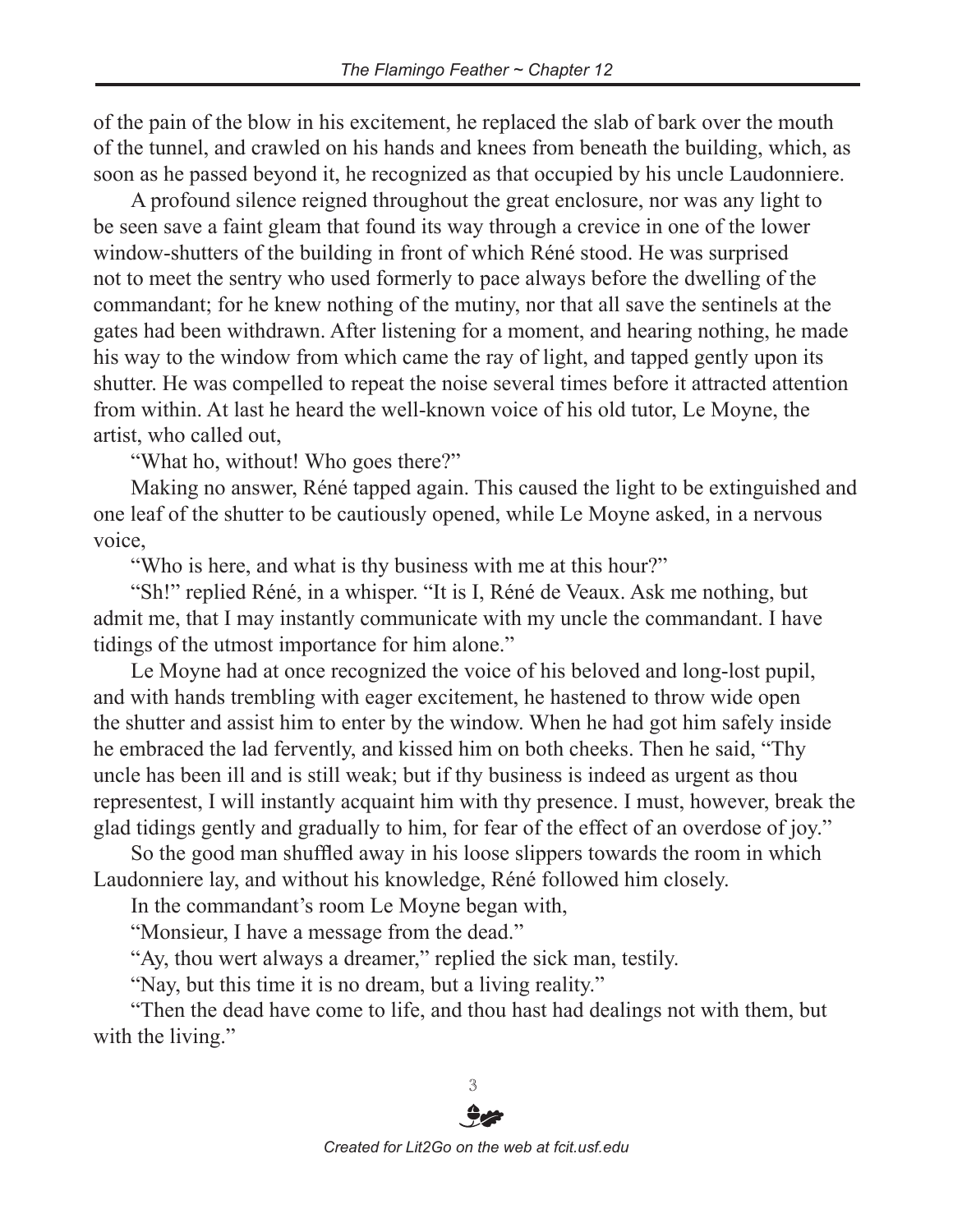"It is even so, and he is one very dear to thee, whom thou hast deemed lost."

"What sayest thou?" cried the old chevalier, sitting up in bed in his excitement. "One dear to me, whom I deemed lost, and is now restored? It can be none other than Réné, my son. Where is he? Why tarries he from me?"

"He tarries not, uncle!" exclaimed a glad voice at the door, and in another moment uncle and nephew were locked in a close embrace, while sympathetic tears of joy stood in the eyes of the good Le Moyne.

As briefly as possible, and reserving the details for another occasion, Réné told his uncle that he had visited the land of the Alachuas, and had returned with twelve canoeloads of corn, for which he had promised in his name twelve packages of trinkets such as he described, and the safe dismissal of their escort from the fort. He added that those who had come with him wished to depart that very night, and even now awaited him at the water gate.

"Alas!" exclaimed Laudonniere, when this had been told him, "I have no longer the power to make good thy word. While I have lain here as helpless as one struck with a palsy, another has assumed command; for know thou, my dear lad, that Fort Caroline and all it contains has passed into the hands of a body of mutineers, headed by none other than thy old friend Simon, the armorer. Go thou to him, and I doubt not he will treat with these friends of thine even as thou hast promised; for provisions such as thou sayest await even now an entrance to the fort are too rare a commodity within its walls to be scorned, even by mutineers. But, lad, return to me as speedily as may be, for the sight of thy brave face is as balm to the wounded, and thine absence has distressed me beyond that I can express."

So Réné departed in search of Simon, the armorer, and by his sudden appearance so frightened the old soldier that for some moments he could do nothing but stare, speechless, with a mixture of terror and amazement.

At length Réné succeeded in convincing the leader of the mutineers that he was no ghost, but a real flesh and blood Réné de Veaux. He gave an evasive answer to Simon's question as to how he obtained entrance to the fort, and hurried on to tell him, even more briefly than he had the commandant, of the successful journey he had made, and of the provisions that must be brought into the fort immediately.

"In good sooth, Master Réné," said Simon, when he fully comprehended that which the other told him, "I am heartily disgusted with this mutineering, and if thy uncle would but hold our views as to leaving this country, I would gladly resign all authority to him. Even as it is I am most willing to be guided in all such matters as this of thine by his judgment. As he says receive the provisions, of which indeed we are



4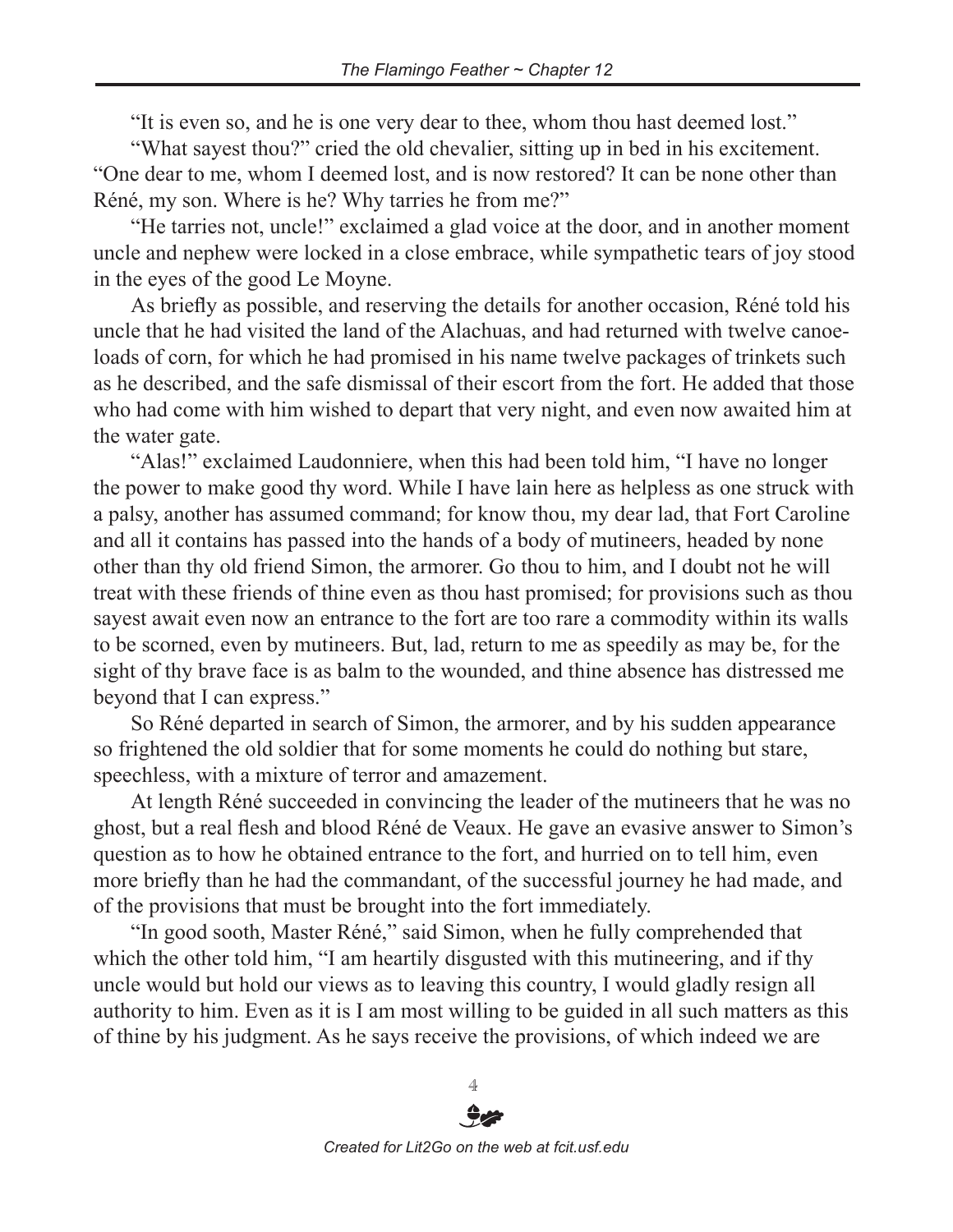sorely in need, and deliver the trinkets thou hast promised to the savages who bring them, why so it shall be done. Thou canst vouch for them, though, and art certain that when the gate is once open they will not lush in with the intent of capturing the fort and murdering us in cold blood?"

"Of a surety I am," answered Réné, indignantly. "Would those who wished thee harm have fought for thee so valiantly as did these same friends of mine but a few hours since? It was their brave onset delivered thee from the savages near yonder mound of shells, and enabled thee to gain the fort in safety."

"What! How sayest thou! Was it indeed thy company who came so gallantly to our aid when we were so sorely beset by the savage ambush? Heaven bless thee, lad! These friends of thine shall be friends of mine as well for this day's work. Let us hasten to them. It was no fancy, then, but thine own brave cry of 'France to the Rescue!' that rang so cheerily through the forest, though I did misdoubt mine own ears at the time, and wondered greatly who our unknown friends could be. Thou art a noble lad and an honor to thy name."

Thus saying, Simon led the way towards the water gate, turning out the guard and bidding them accompany him as he went. At the gate they found Has-se, Yah-chi-lane, and the others awaiting them, according to agreement, and Simon and his soldiers rejoiced greatly when they saw the twelve canoe-loads of corn; for it had arrived just in time to avert a veritable famine within the walls of Fort Caroline.

While under Simon's direction the provisions were transferred to the storehouse with all possible despatch, Réné and Le Moyne made up the twelve packages of trinkets which were to pay for them. On his own account Réné also made up a package for Has-se, and another of such things as women prize for his sister, the beautiful Nethla. Nor was the brave Yah-chi-la-ne forgotten, but received in the shape of knives and hatchets what seemed to him presents of inestimable value.

Réné also gratified the young Alachua warriors by taking them inside the fort, and showing them, as well as he was able by the light of lanterns, the great "thunder-bows" whose voices they had heard that morning when still many miles away.

It was past midnight before the visitors were ready to depart, and then Réné and Has-se bade each other farewell with swelling hearts; for they had learned to love each other more dearly than brothers, and they feared they might never meet again.

One by one the canoes of the Alachuas glided away from the water gate noiselessly as so many thistle-downs, and were instantly lost to view in the night mist that hung like a soft gray curtain over the whole river. Réné watched the last one depart, and then going to his own room, he flung himself on a couch and was almost instantly buried

*Created for Lit2Go on the web at fcit.usf.edu*

5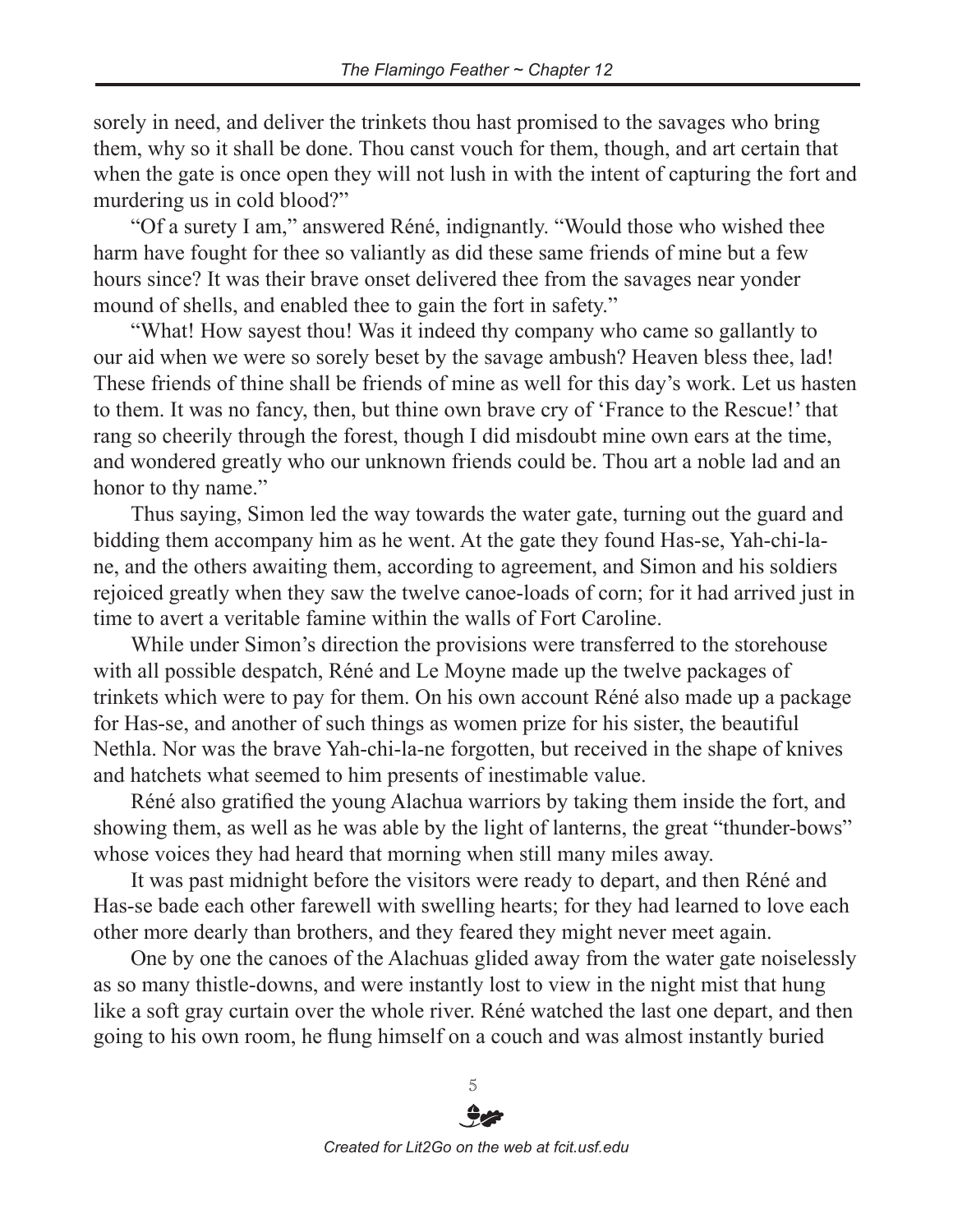in a profound slumber, so thoroughly exhausted was he by the exciting labors of the previous day.

The morning was well advanced when he awoke. For some moments he stared about him in bewilderment, unable to account for the absence of the open-air surroundings of his late life. As soon as he realized where he was, he sprang up, dressed, ate a hurried breakfast, and went to his uncle's room.

He found the commandant feeling so much stronger and better that he was sitting up for the first time in weeks, and, in a large easy-chair by the window, was impatiently awaiting his nephew. A look of great joy lighted up the old soldier's face as Réné entered the room, and he blessed Him who had once more restored to him this son of his old age. Then they talked, and several hours had slipped away before Réné had related all the details of his remarkable journey through the unknown wilderness of the interior, and Laudonniere had in turn given all the particulars of the mutiny, and made clear the present state of affairs in Fort Caroline.

At the conclusion of Réné's story his uncle said, "Thou hast carried thyself like a man, my lad, and like a true son of our noble house. The successful issue of thy undertaking also insures thee a pardon for the manner in which thou didst set about it. I must warn thee, however, that unless thou choose to be considered a mutineer or a rebel, never again take upon thyself the ordering of such a matter when under command of a superior officer."

Réné hung his head at this mild rebuke, and promised his uncle that his future actions should be entirely guided by him, so long as they sustained each other the relations they now bore.

He was amazed and troubled to learn of the plans of the mutineers in regard to abandoning the fort, and begged his uncle's permission to remonstrate against such a proceeding with Simon, the armorer. It being granted, he held a long and serious conversation with the old soldier, but to no avail.

"It is of no use, Master Réné," the armorer said, in his gruffest tones, but not unkindly, for he felt a strong affection for the lad, as all did who knew him—"it is of no use arguing at this late day. We have fully determined to leave this country of starvation and misery, and at least to make an effort to lay our bones in fair France. Our ship is ready for launching, and the provisions thou hast so bravely fetched will serve to victual her. We no longer dare to show our faces outside the walls of the fort, for the forest is full of red savages who thirst for our blood; and if we remain here much longer we shall die like rats in a trap. So put you the best possible face on the matter, young master, and lend us thine aid in preparing for departure."

> 6 *Created for Lit2Go on the web at fcit.usf.edu*